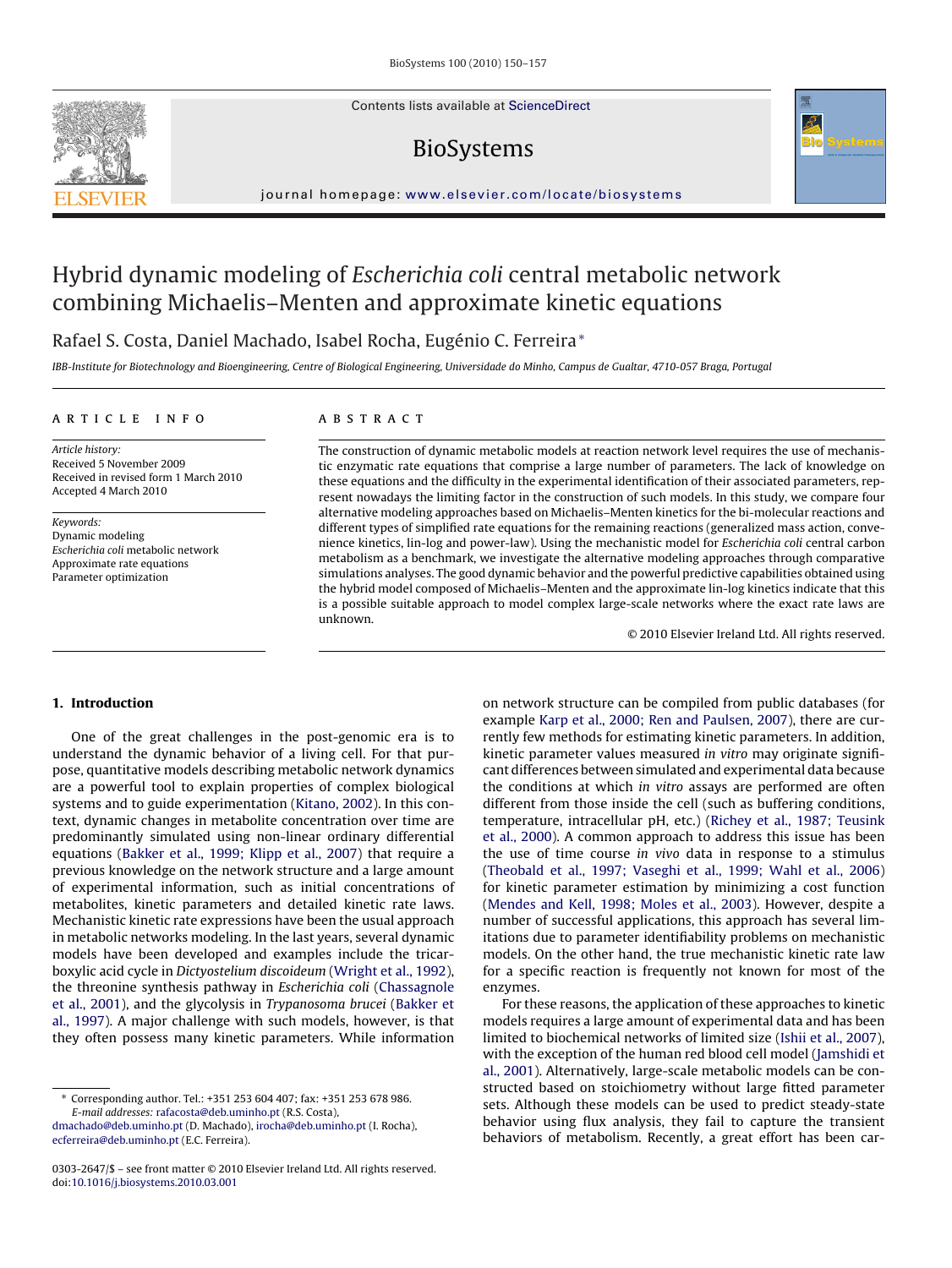<span id="page-1-0"></span>ried out by researchers to develop alternative approaches to build large-scale models with incorporation of some dynamic phenomena. Dynamic flux balance analysis (DFBA) has been proposed for situations where there is kinetic knowledge available for part of the model ([Mahadevan et al., 2002\).](#page-7-0) Another hybrid approach was developed by [Yugi et al. \(2005\).](#page-7-0) The proposed method aims to reduce the number of enzyme kinetic assays necessary to build a dynamic model, by considering a dynamic and a static part. The static module is simulated by metabolic flux analysis (MFA) constrained by the information obtained from the dynamic module. There are some limitations to be considered for accurate simulations, such as the need to know the elasticity coefficients at boundary reactions between modules and inconsistencies in the static module caused by the inclusion of irreversible reactions.

Another approach to overcome some of the difficulties in large-scale dynamic modeling is to use different alternative rate equations like linear-logarithmic (lin-log), logarithmic-linear (loglin), or power-law kinetics [\(Hatzimanikatis and Bailey, 1996;](#page-7-0) [Savageau, 1970; Visser and Heijnen, 2002\),](#page-7-0) where the kinetic parameter values can be estimated from time course and/or steadystate experimental data [\(Nikerel et al., 2006; Vilela et al., 2008\).](#page-7-0) Parameters of such alternative kinetics expressions can be also inferred from the stoichiometry of the reactions ([Smallbone et](#page-7-0) [al., 2007\).](#page-7-0) The most important advantage of approximate rate equations is the relative small number of parameters, which consequently reduces the number of experimental assays necessary for their identification, while still giving a reasonable description of the in vivo system. These approximated kinetic expressions also have a uniform format and therefore reduced mathematical complexity.

A number of dynamic simulation studies of biochemical systems with simplified enzyme kinetic equations have been reported in the literature. [Spieth et al. \(2006\)](#page-7-0) applied linear weight matrices, S-systems and H-systems models, and also different optimization algorithms to model a non-linear dynamic system. [Wang et](#page-7-0) [al. \(2007\)](#page-7-0) compared S-Sytems and lin-log models to represent an aspartase-overproducing E. coli strain in batch fermentations. Furthermore, [Voit et al. \(2006\)](#page-7-0) combined in vivo metabolite data obtained with NMR techniques and Biochemical Systems Theory as modeling framework to analyze the dynamic behavior in Lactococcus lactis. However, the applicability of multiple kinetic rate types for modeling large-scale biochemical networks has rarely been investigated.

In this work, we explore alternative approaches based on mechanistic (Michaelis–Menten) and simplified alternative kinetics to the large-scale E. coli network [\(Chassagnole et al., 2002\).](#page-6-0) We constructed four hybrid models where the mechanisms for reactions with one substrate have been consider to follow the Michaelis–Menten kinetics, while approximated kinetics have been used for the other reactions, such as, generalized mass action, convenience kinetics, power-law, and lin-log. These models were then compared with the full mechanistic reference model [\(Chassagnole](#page-6-0) [et al., 2002\).](#page-6-0) Finally, analysis of stability and prediction power has been performed to evaluate the best alternative modeling approach.

#### **2. Methods**

Dynamic modeling of biochemical networks has evolved substantially in recent times, aided by the arrival of completely sequenced genomes ([Blattner et al., 1997\),](#page-6-0) the development of high-throughput technologies to rapidly obtain quantitative measurements for multiple metabolites ([Theobald et al., 1993; Visser et al., 2002\),](#page-7-0) and the completion of publicly-available metabolic databases ([Ji et al., 2003; Karp](#page-7-0) [et al., 2000; Schomburg et al., 2002; Sundararaj et al., 2004; Rojas et al., 2007\).](#page-7-0) Non-linear ordinary differential equations (ODEs) systems are the most commonly applied technique to model quantitatively a biochemical network. If we consider n

species, the generic form will come ([Conrad and Tyson, 2006\):](#page-6-0)

$$
\frac{dC_i}{dt} = \sum_{j=1}^{m} N_{ij} r_j - \mu C_i
$$
\n(1)

where  $C_i$  is the concentration of metabolite *i*,  $N_{ii}$  is the stoichiometric coefficient of metabolite *i* in reaction *j*. The reaction rate  $r_i$  of the *j*th reaction is given by non-linear expressions, which depend on the metabolite concentrations and kinetic parameters,  $\mu$  is the specific growth rate and m is the number of reactions in the network.

#### 2.1. Reference Model

In this contribution, the full mechanistic model representing the central carbon metabolism of E. coli formulated by [Chassagnole et al. \(2002\), a](#page-6-0)vailable in SBML curated format at BioModels online database [\(Le Novere et al., 2006\),](#page-7-0) was selected as a benchmark. The model integrates the reactions of glycolysis, pentose phosphate pathway, the phosphotransferase system (PTS), and several compoundsynthesis systems connected with these pathways that lead for biomass formation. The details of the metabolic network, the mass balances, the initial concentrations of the metabolites, and the list of mathematical mechanistic rate equations of the model can be found in the original paper ([Chassagnole et al., 2002\).](#page-6-0) The model accounts for 30 reaction rates, outlined in [Table 1, w](#page-2-0)ith a total of 116 kinetic parameters and 18 metabolites. The co-metabolites were represented by time-dependent non-linear functions [\(Chassagnole et al., 2002\).](#page-6-0) The model simulations using the deterministic LSODA solver ([Petzold, 1983\) w](#page-7-0)ere conducted during 40 s after a glucose impulse of 1.67 mM.

#### 2.2. Kinetic Rate Equations for Dynamic Analysis

#### 2.2.1. Michaelis–Menten

The Michaelis–Menten kinetics assumes that the rate at which an enzyme binds to its substrate is much faster than the rate of the product formation, and that the intermediate reaction is therefore at steady-state (see for example [Lauffenburger](#page-7-0) [and Linderman, 1993\).](#page-7-0) The reaction rate is dependent on the rate constants – Michaelis constant,  $K_M$ , and forward rate constant,  $r_{\text{max}}$ . The Michaelis–Menten rate expression can be applied to reactions with one substrate and one product (bimolecular reactions), and the more complex expression considering inhibition and reversibility ([Cornish-Bowden, 1995; Heinrich and Schuster, 1996\) c](#page-6-0)an be written as:

$$
r = \frac{(r_{\text{max}}^+ / K_M^S)S - (r_{\text{max}}^- / K_M^P)P}{1 + iK_I^a + ((S/K_M^S) + (P/K_M^P))(1 + iK_I^b)}
$$
(2)

where  $K_M^S$  and  $K_M^P$  are the Michaelis–Menten constants for the substrate and product, respectively.  $K^a_l$  and  $K^b_l$  are the inhibition constants.  $r^+_{\rm max}$  is the maximal forward reaction rate and  $r_{\rm max}^-$  the maximal reverse reaction rate. S, P and I denote the concentrations of the substrate, product, and inhibitor, respectively. To describe the three inhibition effects the following limits are often used ([Heinrich and Schuster, 1996\):](#page-7-0) for uncompetitive inhibition ( $K_I^a \to +\infty$  and  $0 < K_I^b < +\infty$ ), competitive inhibition  $(K^b_1)$  $I_I^{b} \to +\infty$  and  $0 < K_I^a < +\infty$ ) and non-competitive inhibition (  $0 < K_I^a = K_I^b < +\infty$  ).

If the mechanism of the reaction is not affected by an inhibitor and the thermodynamic equilibrium constant ( $K_{eq} = r_{max}^+ K_M^p / r_{max}^- K_M^S$ ) is known, then the rate law can be reduced to the following equation:

$$
r = \frac{r_{\text{max}}(S - (P/K_{\text{eq}}))}{K_{\text{M}}^{S}(1 + (P/K_{\text{M}}^{P})) + S}
$$
\n(3)

2.2.2. Approximate Kinetics Representation

In general, the precise enzyme kinetic rate laws are not known for all the enzymes and membrane transporters. The approximated kinetic representations that we propose are the generalized mass action ([Horn and Jackson, 1972; Schauer](#page-7-0) [and Heinrich, 1979\),](#page-7-0) lin-log kinetics ([Hatzimanikatis and Bailey, 1997; Visser and](#page-7-0) [Heijnen, 2003\),](#page-7-0) power-law models [\(Savageau and Voit, 1982\),](#page-7-0) and the more recently developed convenience rate law ([Liebermeister and Klipp, 2006\).](#page-7-0)

2.2.2.1. Generalized mass action. The generalized mass action (GMA) represents the simplest rate law, in which the enzymes effects are hidden. This rate law requires the specification of only two rate constants, the forward rate constant  $(k)$  and the thermodynamic equilibrium constant ( $K_{eq}$ ). The value of the constant k takes into account all unknown effects influencing the enzyme, like the allosteric effectors or molecular crowding. If inhibition and/or activation are involved, a positive pre-function has to be applied, as suggested by [Schauer and Heinrich \(1983\)](#page-7-0) and [Liebermeister and Klipp \(2006\). T](#page-7-0)herefore, the rate equation takes the following form:

$$
r = k \prod_{l'=1}^{nA} \left( \frac{A_{l'}}{A_{l'} + K''_{A}} \right)^{W''_{l'}} \prod_{l=1}^{nI} \left( \frac{1}{1 + K''_{l} I_{l}} \right)^{W_{l}^{-}} \left( \prod_{i=1}^{nS} S_{i}^{g_{i}} - \frac{1}{K_{eq}} \prod_{j=1}^{nP} P_{j}^{h_{j}} \right)
$$
(4)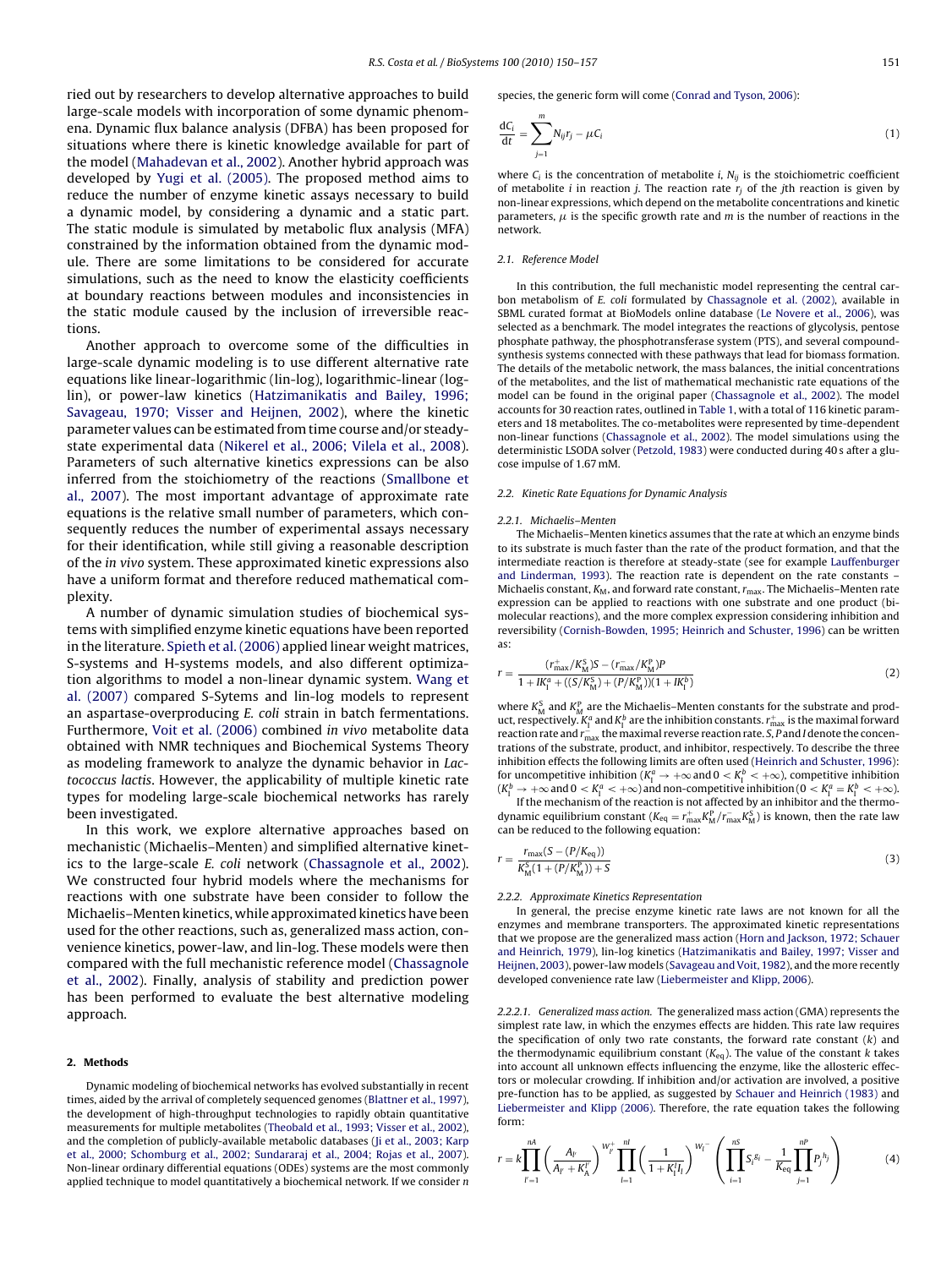#### <span id="page-2-0"></span>**Table 1**

Reaction system and kinetic type from the original metabolic E. coli network [\(Chassagnole et al., 2002\).](#page-6-0) Abbreviations: PTS, phoshotransferase system; PGI, phosphoglucoisomerase; PFK, phosphofrutokinase; ALDO. Aldolase; TIS, triosephosphate isomerise; GAPDH, glyceraldehyde-3-phosphate dehydrogenase; PGK, phsphoglycerate kinase; PGluMu, phosphoglycerate mutate; ENO, enolase; PK, pyruvate dehydrogenase; PDH, pyruvate dehydrogenase; PEPCxylase, PEP carboxylase; PGM, phosphoglucomuatse; G1PAT, glucose-1-phosphate adenyltransferase; RPPK, ribose phosphate pyrophoskinase; G3PDH, glycerol-3-phosphate dehydrogenase; SerSynth, serine synthesis; MurSynth, murine synthesis; DAHPS, DHAP synthase; TrpSynth, tryptophan synthesis; MetSynth, methionine synthesis; G6PDH, glucose-6-phosphate dehydrogenase; PGDH, 6-phosphogluconate dehydrogenase; Ru5p, ribulose phosphate epimerase; R5P1, ribose phosphate isomerise; TKA, transketolase A; TKb, transketolase B; TA, transaldolase; Synth 1, synthesis 1; Synth 2, synthesis 2.

| Reaction (EC number)  | Reaction mechanism <sup>a</sup>               | Inhibitors   | <b>Activators</b> | Kinetic mechanism (no. of parameters)                        |
|-----------------------|-----------------------------------------------|--------------|-------------------|--------------------------------------------------------------|
| $PTS(-)$              | $PEP + GLCEX \rightarrow G6P + PYR$           | G6P          |                   | PTS rate equation from $(6)$                                 |
| PGI (5.3.1.9)         | $G6P \leftrightarrow F6P$                     | 6PG          |                   | Reversible MM (6)                                            |
| PFK (2.7.1.11)        | $F6P + ATP \rightarrow FDP + ADP$             | PEP          | AMP, ADP          | Four state allosteric model (11)                             |
| ALDO (4.1.2.13)       | $FDP \leftrightarrow GAP + DHAP$              |              |                   | Ordered uni-bi reaction (7)                                  |
| TIS(5.3.1.1)          | $DHAP \leftrightarrow GAP$                    |              |                   | Reversible MM (4)                                            |
| GAPDH (1.2.1.12)      | $GAP + NAD \leftrightarrow PGP + NADH$        |              |                   | Two substrate reversible MM (6)                              |
| PGK (2.7.2.3)         | $PGP + ADP \leftrightarrow 3PG + ATP$         |              |                   | Two substrate reversible MM (6)                              |
| PGluMu (5.4.2.1)      | $3PG \leftrightarrow 2PG$                     |              |                   | Reversible MM (4)                                            |
| ENO (4.2.1.11)        | $2PG \leftrightarrow PEP + H_2O$              |              |                   | Reversible MM (4)                                            |
| PK (2.7.1.40)         | $PEP + ADP \rightarrow PYR + ATP$             | <b>ATP</b>   | FDP, AMP          | Allosteric regulation based on $c(8)$                        |
| PDH (1.2.4.1)         | $PYR + NAD^+ + COA \rightarrow \emptyset$     |              |                   | Hill equation (3)                                            |
| PEPCxylase (4.1.1.31) | $PEP + H_2O + CO_2 \rightarrow \emptyset$     |              | <b>FDP</b>        | Empirical equation based on <sup>d</sup> (4)                 |
| PGM (5.4.2.2)         | $G6P \leftrightarrow G1P$                     |              |                   | Reversible MM (4)                                            |
| G1PAT (2.7.7.27)      | $G1P+ATP\rightarrow\varnothing$               |              | <b>FDP</b>        | Empirical two substrate eq. $e(5)$                           |
| RPPK (2.7.6.1)        | $RIB5P+ATP \rightarrow \varnothing$           |              |                   | Irreversible MM (2)                                          |
| G3PDH (1.1.1.94)      | $DHAP + NADPH \rightarrow \varnothing$        |              |                   | Irreversible MM (2)                                          |
| SerSynth $(-)$        | $PG3 \rightarrow \varnothing$                 |              |                   | Irreversible MM (2)                                          |
| MurSynth $(-)$        | 2 F6P $\rightarrow \varnothing$               |              |                   | Constant level (steady-state flux) (1)                       |
| DAHPS (2.5.1.54)      | $PEP + E4P + H_2O \rightarrow \emptyset$      |              |                   | Two substrate Hill equation (5)                              |
| $TrpSynth (-)$        | $\varnothing \to PYR + GAP$                   |              |                   | Constant level (steady-state flux) (1)                       |
| MetSynth $(-)$        | $\varnothing \to PYR$                         |              |                   | Constant level (steady-state flux) (1)                       |
| G6PDH (1.1.1.49)      | $G6P + NADP \rightarrow 6PG + NADPH$          | <b>NADPH</b> |                   | Two substrate equation based on without ATP inhibition $(5)$ |
| PGDH (1.1.1.44)       | $6PG + NADP \rightarrow RIBU5P + CO2 + NADPH$ | NADPH, ATP   |                   | Two substrate eq. based on <sup>f</sup> (5)                  |
| Ru5p (5.1.3.1)        | $RIBU5P \leftrightarrow XYL5P$                |              |                   | Reversible mass action (2)                                   |
| R5P1 (5.3.1.6)        | $RIBU5P \leftrightarrow RIB5P$                |              |                   | Reversible mass action (2)                                   |
| TKa(2.2.1.1)          | $XYL5P + RIB5P \leftrightarrow GAP + SED7P$   |              |                   | Reversible mass action (2)                                   |
| TKb(2.2.1.1)          | $E4P + XYL5P \leftrightarrow F6P + GAP$       |              |                   | Reversible mass action (2)                                   |
| TA(2.2.1.2)           | $SED7P + GAP \leftrightarrow F6P + E4P$       |              |                   | Reversible mass action (2)                                   |
| Synth $1(-)$          | $PEP \rightarrow \varnothing$                 |              |                   | Irreversible MM (2)                                          |
| Synth $2(-)$          | $PYR \rightarrow \varnothing$                 |              |                   | Irreversible MM (2)                                          |

MM denotes Michaelis–Menten kinetic and the symbol  $\varnothing$  represent contribution for biomass synthesis.

<sup>a</sup> [Chassagnole et al. \(2002\).](#page-6-0)

- <sup>b</sup> [Liao et al. \(1996\).](#page-7-0)
- <sup>c</sup> [Johannes and Hess \(1973\).](#page-7-0)
- <sup>d</sup> [Kameshita et al. \(1979\).](#page-7-0)
- <sup>e</sup> [Preiss et al. \(1975\).](#page-7-0)
- <sup>f</sup> [Vaseghi et al. \(1999\).](#page-7-0)

where the positive integer constants  $W^+_{l'}$  and  $W^-_{l'}$  are defined as the connectivity of the activator (A) or inhibitor (I) metabolites. The constants  $g_i$  and  $h_i$  are the stoichiometric coefficients with which the ith substrate and jth product enter the reaction.  $K_{\rm A}^{l'}$  and  $K_{\rm I}^{l}$  denote the activation and inhibition constants for the *l*th inhibitor and *l*'th activator, respectively. nA, nI, nS and nP are respectively the total number of activators, inhibitors, substrates, and products.

2.2.2.2. Lin-Log. The non-mechanistic lin-log representation [\(Visser and Heijnen,](#page-7-0) [2003\) i](#page-7-0)s based on the notion that the rate of reaction and the thermodynamic driving force are proportional. The rate laws of all reactions have the same mathematical structure with linearity in the parameters called elasticities ( $\varepsilon^0_\mathsf{S}$  and  $\varepsilon^0_\mathsf{P}$ ) and the effect of metabolite levels on the reaction rates being described as a sum of logarithmic concentration terms, represented by:

$$
r = r^0 \frac{e}{e^0} \left( 1 + \sum_{i=1}^{nS} \varepsilon_{Si}^0 \ln \left( \frac{S_i}{S_i^0} \right) + \sum_{j=1}^{nP} \varepsilon_{Pj}^0 \ln \left( \frac{P_j}{P_j^0} \right) \right)
$$
(5)

where the superscripts  $(0)$  denote the reference state (e.g. wild type at steady-state),  $r^0$  is the reference reaction rate value,  $e/e^0$  represent the relative enzyme activities,  $\delta_i / S^0_i$  and  $P_j / P^0_j$  are the relative concentrations that influence the kinetics of the reaction. The elasticities are defined as the scaled local partial derivatives of the jth reaction rate with the metabolite i:

$$
\varepsilon_{i,j} = \frac{C_i^0}{r_j^0} \frac{\delta r_j}{\delta C_i} \tag{6}
$$

The inclusion of inhibition and activation effects and transformation of Eq. (5) to facilitate parameter fitting originates:

$$
r = \frac{e}{e^0} \left( r^0 + \sum_{i=1}^{nS} a_i \ln \left( \frac{S_i}{S_i^0} \right) + \sum_{j=1}^{nP} b_j \ln \left( \frac{P_j}{P_j^0} \right) + \prod_{l=1}^{nI} c_l \ln \left( \frac{I_l}{I_l^0} \right) + \prod_{l'=1}^{nA} d_{l'} \ln \left( \frac{A_{l'}}{A_{l'}} \right) \right)
$$
(7)

with the empirical constants  $a_i$  for the substrates and  $b_i$  for the products being now the semi-scaled elasticities at the reference state. The empirical constants  $c_l$  and  $d_l$ are for the inhibitors and activators, respectively. In our study, the  $e/e^0$  is set to 1 assuming that the enzyme level remains constant during the simulation. The initial concentrations of the metabolites of the full mechanistic model were taken as our reference state.

2.2.2.3. Power-Law. The power-law representation was originally proposed by [Savageau \(1969\). I](#page-7-0)n this modeling framework, each reaction rate is represented as products of power-law functions that include all variables that affect the process. The generic rate equation structure is given by:

$$
r = r^0 \prod_{i=1}^{nS} \left(\frac{S_i}{S_i^0}\right)^{\nu_i} \prod_{j=1}^{nP} \left(\frac{P_j}{P_j^0}\right)^{\nu_j}
$$
(8)

where  $v_i$  and  $w_i$  are non-dimensional constants and  $r^0$  is the reaction rate at the reference state. Also,  $S^0$  and  $P^0$  are the concentrations of substrates and products at a reference state.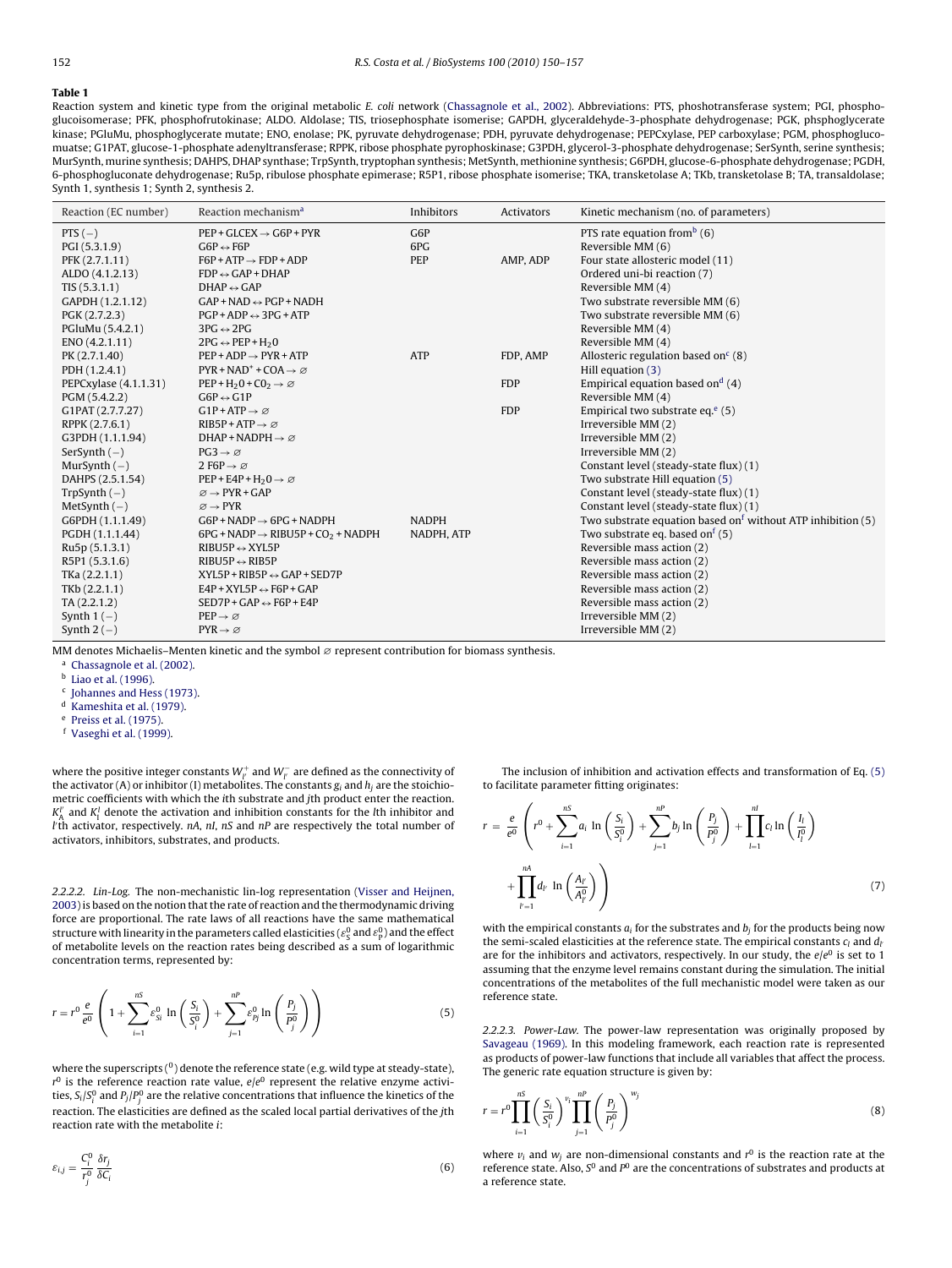#### <span id="page-3-0"></span>**Table 2**

Summary of the total number of parameters in the approximated models generated in this study and the original model.

|                            | Model name |     |             |         |           |  |  |  |
|----------------------------|------------|-----|-------------|---------|-----------|--|--|--|
|                            | Original   | GMA | Convenience | Lin-log | Power-law |  |  |  |
| Total number of parameters | 116        |     | .           | 96      | 110       |  |  |  |

2.2.2.4. Convenience kinetics. The most recently developed semi-mechanistic rate law was formulated from a simple random-order enzyme mechanism and can be applied to any reaction catalyzed by an enzyme. This rate law is a particular case of the generalized mass action kinetics (for details on the equation derivation see [Liebermeister and Klipp, 2006\).](#page-7-0) The general representation of this equation is described by:

$$
r = E \prod_{l'=1}^{nA} \left( \frac{A_{l'}}{A_{l'} + K_{A}^{l'}} \right)^{W_{l}^{+}} \prod_{l=1}^{nI} \left( \frac{1}{1 + K_{l}^{l} I_{l}} \right)^{W_{l}^{-}}
$$

$$
\times \frac{k_{\text{cat}}^{+} \prod_{i=1}^{nS} \left( \frac{S_{i}}{K_{\text{M.S.}}^{i}} \right)^{\alpha_{i}} - k_{\text{cat}}^{-} \prod_{j=1}^{nP} \left( \frac{P_{j}}{K_{\text{M,P}}^{l}} \right)^{\beta_{j}}}{\prod_{i=1}^{nS} \left( \sum_{m=0}^{\alpha_{i}} \left( \frac{S_{i}}{K_{\text{M.S.}}^{i}} \right)^{m} \right) + \prod_{j=1}^{nP} \left( \sum_{m=0}^{\beta_{j}} \left( \frac{P_{j}}{K_{\text{M,P}}^{l}} \right)^{m} \right) - 1}
$$
(9)

where  $k_{\mathrm{cat}}^+$  and  $k_{\mathrm{cat}}^-$  are the turnover constants,  $K^i_{\mathrm{M},\mathrm{S}}$  and  $K^i_{\mathrm{M},\mathrm{P}}$  are constants analogous to the Michaelis constant for the substrates and products, respectively;  $\alpha$  and  $\beta$  are the stoichiometric coefficients. Assuming that the enzyme concentration  $E$  remains constant during the simulation time, the products  $\mathit{Ek}^{\scriptscriptstyle +}_{\scriptscriptstyle \text{cat}}$  and  $\mathit{Ek}^{\scriptscriptstyle -}_{\scriptscriptstyle \text{cat}}$  are replaced by  $r_{\rm max}^+$  and  $r_{\rm max}^-$ . Evidently, this kinetics requires comparatively more parameters than other approximated approaches.

#### 2.3. Parameter Estimation and Stability Analysis

Given a set of experimental data and a model structure, the aim of parameter estimation is to calibrate the model by solving an optimization problem where the objective function represents the distance between the model and experimental data. The calibration of the models to the noise-free pseudo-experimental time series data sets generated by simulation using the full mechanistic E. coli model (reference model) after glucose impulse was performed using the Complex Pathway Simulator (Copasi) software tool v. 4.4 ([Hoops et al., 2006\).](#page-7-0) The metabolite concentration time series data sets were obtained at sampling interval of 0.5 s. Parameter estimation was performed by using the evolutionary programming (EP) and the Hooke and Jeeves methods [\(Fogel et al., 1966; Hooke and](#page-6-0) [Jeeves, 1961\).](#page-6-0) We have considered the EP method for parameter estimation because evolutionary algorithms have proven to have key advantages in large inverse problems of quantitative mathematical models [\(Mendes, 2001\).](#page-7-0) The goodness of fit for each set of estimated parameter values was quantified by the following fitness function:

$$
f_{\text{val}}(p) = \sum_{i=1}^{s} \sum_{j=1}^{t} \omega_i (x_{i,j} - y_{i,j}(p))^2
$$
 (10)

where  $y_{i,j}(p)$  and  $x_{i,j}$  are time course points obtained using each of the four alternative models and the reference model, respectively. p is the tested parameter set and s and t are the number of metabolites and data points, respectively. In addition,  $\omega_i$  correspond to the different weights used to normalize the contributions of each term. In this study, we use the mean square,  $\omega_i = 1/\sqrt{\langle x_i^2 \rangle}$ , to assure that columns with small values contribute in the same order of magnitude to Eq. (10). The estimation of kinetic parameters was performed separately for each of the four models formed by 18 ODEs and 30 reactions. As routine, the EP method was used to obtain an initial set of parameters and this solution was then refined using the local optimization method Hooke and Jeeves to yield the refined estimates.

The stability of the models was evaluated by calculating the eigenvalues of the Jacobian matrix for all parameters computed by Copasi. The kinetic model is stable if all the real parts of the eigenvalues are negative. The stiffness of the models was evaluated by calculating the ratio of the largest over the smallest eigenvalue, which evaluates the time step sizes needed to achieve a stable solution.

#### 2.4. Model Ranking and Selection

The mean relative error (MRE) was used to evaluate the performance of each alternative modeling approach, defined as ([Kitayama et al., 2006\):](#page-7-0)

MRE 
$$
(\mathscr{X}) = \left(\frac{\sum_{i=1}^{s} \sum_{i=1}^{t} |x_{i,j} - y_{i,j}/x_{i,j}|}{st}\right) 100
$$
 (11)

where  $x_{i,j}$  is the pseudo-experimental data of a given (i) metabolite concentration and  $y_{ij}$  is the concentration given by the model at the *j*th sampling point (*t*) and *s* is the number of metabolites. Each distance is normalized to overcome the different orders of magnitude of the metabolite concentrations.

#### 2.5. Parameter Sensitivity

The sensitivity of the kinetic parameters with respect to the reaction rates was calculated using the SBML-SAT software [\(Zi et al., 2008\).](#page-7-0) A time-dependent normalized sensitivity response is defined by the following equation:

$$
S_{ij}(r(t), p) = \frac{\partial r_j(t) p_i}{\partial p_i r_j(t)}
$$
\n(12)

where  $r_i(t)$  is the jth rate law and  $p_i$  is the ith parameter.

#### **3. Results and Discussion**

For large-scale kinetic models we need extensive knowledge on the stoichiometry of the metabolic network, the kinetic parameters and detailed rate laws. An integration of these three types of information will in principle allow to describe the rate of change for each metabolite. However, it is often very difficult to determine the functional form of the rate equations for the majority of the biochemical reactions and their associated kinetic parameters. A general principle when building kinetic models is to make the model as simple as possible, while capturing the realistic dynamic behavior ([Dano et al., 2006\).](#page-6-0) As such, some alternative strategies have been proposed [\(Famili et al., 2005; Yugi et al., 2005\).](#page-6-0) The motivation for this work is to evaluate alternative kinetic modeling approaches containing fewer kinetic parameters in a large-scale network. For this purpose, we compare four hybrid models combining Michaelis–Menten for bi-molecular enzyme reactions rate laws and approximate rate equations with the full mechanistic reference model for the central carbon metabolism of E. coli proposed in [Chassagnole et al. \(2002\). B](#page-6-0)y developing these kinetic models it was possible to simulate the entire E. coli network.

#### 3.1. Comparison of the Modeling Approaches

The reactions, number of parameters, and the type of kinetic mechanism for each biochemical reaction in the reference model are summarized in [Table 1.](#page-2-0) Due to the approximation assumptions of the alternative rate equations we have applied Michaelis–Menten equations whenever this was possible, in other words, to reactions with only one substrate. Moreover, the multimolecular reactions (with more than one substrate or product) assumed to exhibit Michaelis–Menten kinetics in the reference model (RPPK and G3PDH) are left unchanged in the alternative models. All other multimolecular reactions are replaced with simplified kinetics. The reactions MurSynth, TrpSynth, and MetSynth were considered at steady-state ([Chassagnole et al., 2002\)](#page-6-0) and therefore the corresponding kinetic laws were not replaced in the alternative models. Among all the alternative models, the one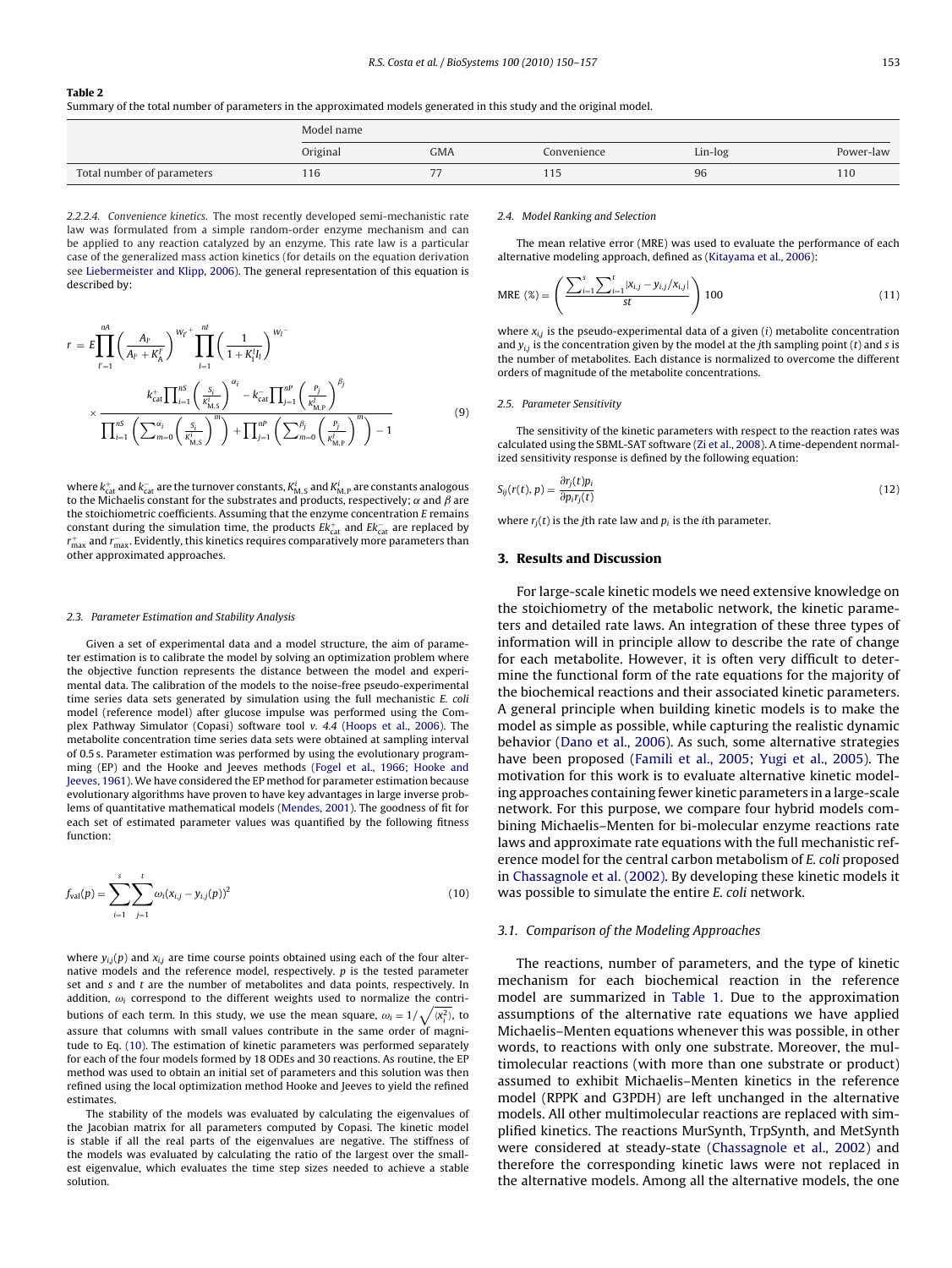

**Fig. 1.** Objective functions – (a)  $f_{val}$  and (b) mean relative error (MRE) – obtained during parameter identification for each alternative model from 10 independent estimation runs for each case.

where multimolecular reactions have been described by the convenience kinetics contains the highest number of kinetic parameters (115 as compared with 116 of the original model). This is followed by the model based on power-law rate laws that contains 110 parameters, the lin-log system with 96 and the GMA model with only 77 kinetic parameters ([Table 2\).](#page-3-0)

Parameter estimation can be performed through local and/or global methods [\(Mendes and Kell, 1998; Rodriguez-Fernandez et](#page-7-0) [al., 2006\).](#page-7-0) However, one of the major challenges in modeling largescale dynamic systems is the existence of several local minima in the space of solutions. In this paper, we used an evolutionary programming method and its solution is then used as the starting point for a local search method ("Hooke and Jeeves"). To make sure that this method does not converge to a sub-optimal local minimum, 10 optimizations runs were performed with different random initial guesses.

After parameter estimation, we checked whether the alternative models are able to reproduce the same pseudo-experimental data used for parameter estimation. There exist a number of criteria to select among alternative candidate models. Here the  $f_{val}$  (Eq. [\(10\)\)](#page-3-0) and MRE (Eq. [\(11\)\)](#page-3-0) methods were used as measures of the quality of the fit for an estimated parameter set, which allows comparisons among different data sets and models. The results are summarized in Fig. 1. The mean and standard deviation of  $f_{val}$  were calculated

and among the four models, the lin-log  $(f<sub>val</sub> = 0.0341 \pm 0.00357)$ achieved the best fits to the data followed by the convenience model ( $f_{val}$  = 0.272  $\pm$  0.138), the GMA model ( $f_{val}$  = 0.591  $\pm$  0.288), and the power-law model  $(f<sub>val</sub> = 0.862 \pm 0.242)$ . Similar conclusions can be drawn from analysis of MRE (Fig. 1b).

To obtain time series data, the reference steady-state model was perturbed by increasing the extracellular glucose concentration at time zero from 0.0556 mM to 1.67 mM. The simulated time course data of the best fit solution for extracellular glucose, glyceraldehhyde-3-phosphate, glucose-1-phosphate, fructose-1,6 bisphosphate, phosphoenolpyruvate, and pyruvate concentrations are shown in [Fig. 2. I](#page-5-0)n this figure we can observe that the discrepancies between the reference and alternative models were relatively small for most of the models in response to glucose addition, confirming also that the lin-log model gives the most accurate results and that it can successfully replace the full mechanistic model to represent the time course data along the 40 s. For all the remaining metabolites, there is also a good agreement between the reference and the lin-log model (data not shown).

The average deviation (MRE) of the lin-log and convenience models to the reference simulated data for all metabolites was  $6.37 \pm 0.87$ % and  $18.21 \pm 2.71$ %, respectively. For the GMA it was 19.36  $\pm$  1.83% and for power-law 24.42  $\pm$  3.30%. The highest performance of the lin-log model for approximating enzyme kinetics is in line with a previous work from [Heijnen \(2005\)](#page-7-0) for the single reaction level. In this work the authors describe the validity of lin-log kinetics for a single reaction and a higher performance was obtained when compared with other enzyme kinetics, such as the power-law formalism. Previous in silico and experimental studies have also shown a satisfactory performance of this nonlinear kinetics upon large changes in metabolites concentrations and fluxes ([Visser and Heijnen, 2003\).](#page-7-0) More importantly, the linlog model represents an option to simulate the dynamic behavior of the metabolic network with a lower number of kinetic parameters (96) compared with most of the other alternatives. Thus, the set-up of large-scale kinetic models based on this simplified model seems a promising approach to overcome the above-mentioned limitations.

A known limitation of the lin-log kinetics is that, for very small metabolite concentrations, it runs towards negative and the reaction rate is undefined. However, considering the homeostatic condition (i.e. steady-state) in the interior of the cell, this condition is unlikely to occur for metabolites in the E. coli central carbon metabolism. Another possible difficulty is the low sampling intervals of the metabolites required for parameter identification, but this is also a challenge of all the other kinetic models. For the parameter estimation, we assumed also that all the 18 metabolites are measurable. Even though this might be relevant at the present moment, the recent developments in high-throughput metabolomic methods that can be applied for such measurements will hopefully allow overcoming this issue ([Buchholz et al., 2001;](#page-6-0) [Soga et al., 2003\).](#page-6-0) Finally, since lin-log models are obtained by a local approximation to a steady-state, it is likely that the quality of the results achieved in simulations deteriorates as we move away from this reference state. Taken these results together, the best performance of the lin-log model from a set of plausible candidates implied its selection for further analysis in this paper.

#### 3.2. Performance of the Lin-Log Model

A requirement for a useful dynamic model is its stability. This can be achieved if all the eigenvalues of the Jacobian matrix for all parameter sets have negative real parts ([Murray, 2002\).](#page-7-0) To compare the stability of the lin-log model and the reference mechanistic model, we first computed the Jacobian matrix to determine all the eigenvalues for each complete ODEs system. If the real parts of the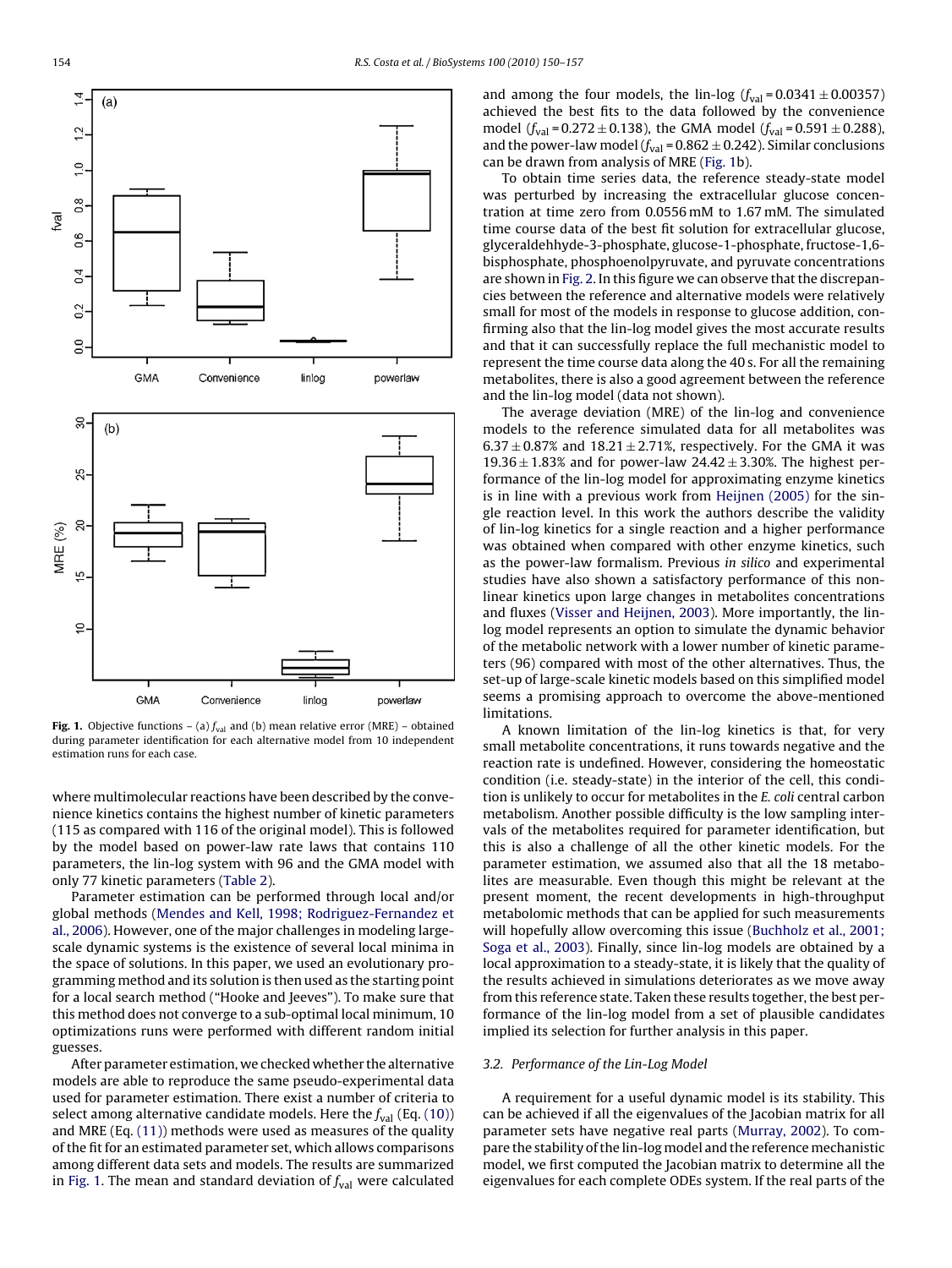<span id="page-5-0"></span>

**Fig. 2.** Comparison of simulated metabolite concentrations over time for extracellular glucose (Gluc. Ext.), glyceraldehhyde-3-phosphate (GAP), glucose-1-phosphate (G1P), fructose-1,6-bisphosphate (FDP), phosphoenolpyruvate (PEP) and pyruvate (PYR) for the reference model (black solid line) and alternative models (GMA, gray solid line; convenience, gray dotted line; lin-log, black dotted line and power-law, gray dashed line) before and after a glucose impulse of 1.67 mM at time 0 s. Markers represent the experimental data for each metabolite.

eigenvalues of both systems are negative than these models are stable and are able to return to the equilibrium after a perturbation in metabolite concentrations. The largest eigenvalue observed was  $-0.0629 s^{-1}$  for the lin-log model and  $-0.00853 s^{-1}$  for the reference model. Moreover, two complex eigenvalues were found for each model, indicating that the systems are able to oscillate, which corresponds to what can happen in real systems, as it has been shown experimentally ([Buchholz et al., 2002\).](#page-6-0)

In addition, the difference found in model stiffness (4.0  $\times$  10<sup>5</sup> for the reference model and  $4.4 \times 10^5$  for the lin-log model) means that for the lin-log model the numerical methods used for simulation require slightly smaller time steps to obtain stable solutions of the system.

To validate the lin-log model, experiments with data sets different from the ones used for parameter estimation were performed. Predictions under new conditions were made with the best parameter set fixed. Thus, after a glucose impulse of 3.5 mM and 10 mM, theMRE index was calculated and values of 10.19% and 15.96% were obtained, respectively. The time series results for some metabolites from the glycolysis and pentose phosphate pathways after a glucose impulse of 3.5 mM are shown in Fig. 3. The behavior results indicate that the lin-log model, when compared with the reference model, has very good prediction levels during the 40 s time course for all the metabolites.

#### 3.3. Sensitivity Analysis of the Model

Sensitivity analysis is also a tool for model validation and a measure of biological adequacy. This analysis quantified the effect that an infinitesimal change in the value of a parameter has on the steady-state values of the model, using usually methods of metabolic control analysis. In this study, however, we have focused



Fig. 3. Comparison of model predictions for several metabolites obtained with the reference model (black solid line) and the lin-log model (gray dotted line) before and after an impulse of extracellular glucose of 3.5 mM at time 0s. Gluc. Ext., glucose extracellular; G1P, glucose-1-phosphate; sed7p, sedoheptulose-7-phosphate; F6P, fructose-6-phosphate; 6PG, 6-phosphogluconate; xyl5p, xlulose-5-phosphate.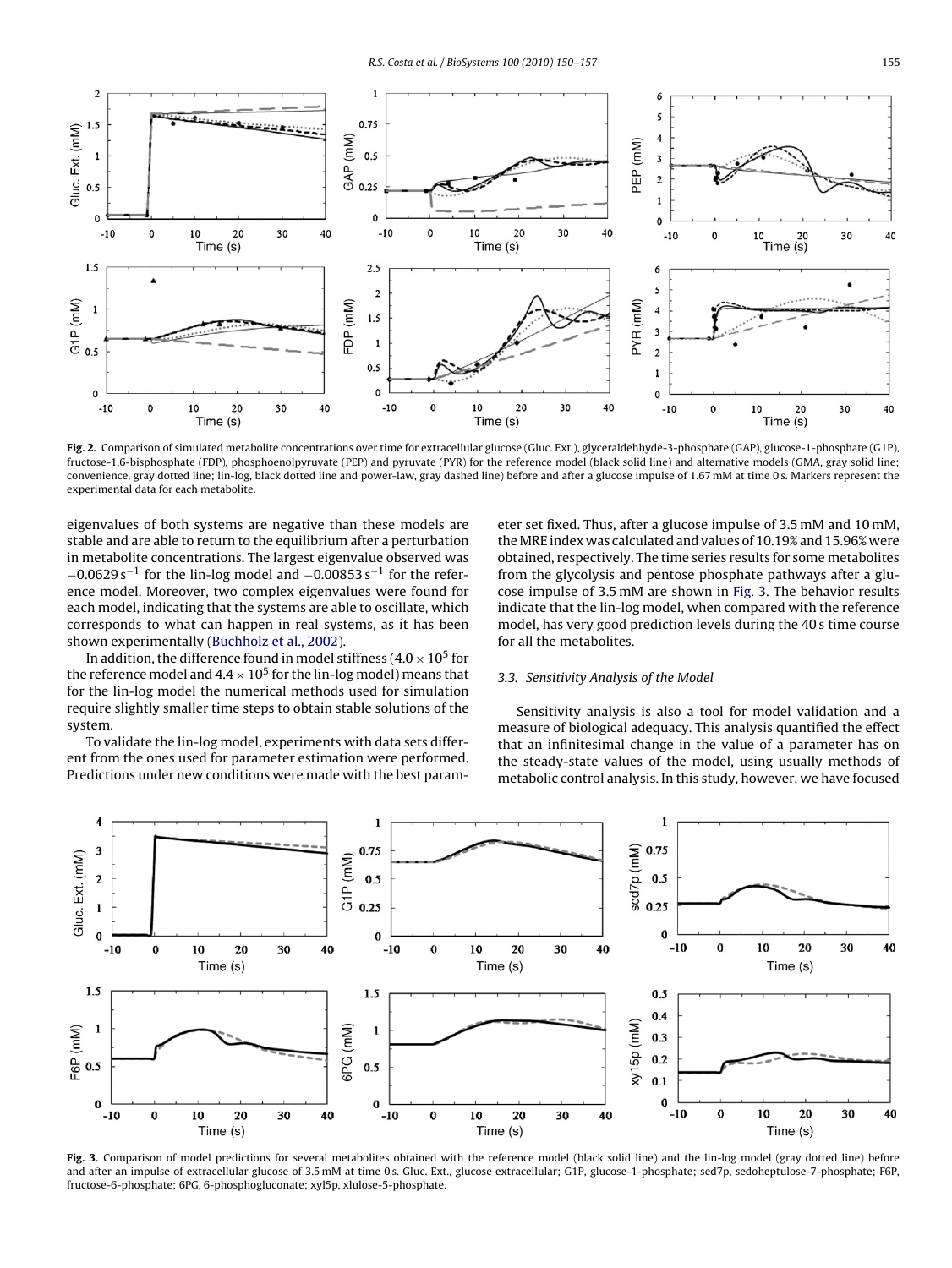<span id="page-6-0"></span>

Fig. 4. Time-dependent sensitivity analysis of the kinetic parameters (a.GAPDH, b.GAPDH, c.GAPDH and d.GAPDH) on the flux through GAPDH reaction.

on time-dependent sensitivity analysis, according to Eq. [\(12\). H](#page-3-0)igh parameter sensitivities are often indicative that some parts of the system have not been adequately described. Here, we performed as example this analysis on the flux through the GAPDH reaction, one of the main reactions of glycolysis, for the period of 40 s. The time course results are presented in Fig. 4.

It is interesting to note the larger sensitivity with respect to a GAPDH parameter for the first 20 s and the relatively smaller effect of the other parameters. It is therefore interesting to focus on experiments on this period for fitting the kinetic parameters. Hence, with the sensitivity analysis we identified the most sensitive parameters and sampling time intervals, providing directions to future experimental design aimed at model refinement.

## **4. Conclusions**

One of the major problems of setting-up large-scale dynamic models is the lack of kinetic data. The kinetic parameters are usually unknown, as well as the specific kinetic rate laws. Moreover, for a large number of reactions, the kinetic parameters are available in the literature only as general values obtained in in vitro conditions. There is therefore a need for alternative modeling approaches.

In this contribution we have build four alternative models combining Michaelis–Menten kinetics and approximated kinetic expressions, such as generalized mass action, convenience, lin-log, and power-law and the performance of these new models has been compared with a reference mechanistic model representing the E. coli central carbon metabolism.

Considering the good behavior performance obtained with the kinetic model composed of Michaelis–Menten and lin-log kinetics in comparison with the others, we conclude that this is a suitable approach for complex large-scale models where the exact rate laws are unknown. In combination with recent developments in time series data measurements, this approach should facilitate modeling of large-scale networks. As discussed above, care should be taken, however, if the conditions where the model is to be applied are far away from the reference state, as lin-log models are based on a local approximation assumption, and also when metabolite concentrations are close to zero.

#### **Acknowledgments**

Research supported by PhD grant SFRH/BD/25506/2005 from the Fundação para a Ciência e a Tecnologia (FCT) and the MIT-Portugal project "Bridging Systems and Synthetic Biology for the development of improved microbial cell factories" (MIT-Pt/BS-BB/0082/2008). The authors thank Dr. C. Chassagnole, who provided the experimental data set.

#### **References**

- Bakker, B.M., Michels, P.A.M., Opperdoes, F.R., Westerhoff, H.V., 1997. Glycolysis in bloodstream form Trypanosoma brucei can be understood in terms of the kinetics of the glycolytic enzymes. Journal of Biological Chemistry 272 (6), 3207–3215.
- Bakker, B.M., Michels, P.A.M., Opperdoes, F.R., Westerhoff, H.V., 1999. What controls glycolysis in bloodstream form Trypanosoma brucei. Journal of Biological Chemistry 274 (21), 14551–14559.
- Blattner, F.R., Plunkett, G.l., Perna, N.T., Burland, V., Riley, M., Collado-Vides, J., Glasner, J.D., Rode, C.K., Mayhew, G.F., Gregor, J., Davis, N.W., Kirpatrick, H.A., Goeden, M.A., Rose, D.J., Mau, B., Shao, Y., 1997. The complete genome sequence of E. coli K-12. Science 277 (5331), 1453–1462.
- Buchholz, A., Hurlebaus, J., Wandrey, C., Takors, R., 2002. Metabolomics: quantification of intracellular metabolite dynamics. Biomolecular Engineering 19 (1), 5–15.
- Buchholz, A., Takors, R., Wandrey, C., 2001. Quantification of intracellular metabolites in E. coli K12 using liquid chromatographic-electrospray ionization tandem mass spectrometric techniques. Analytical Biochemistry 295 (2), 129–137.
- Chassagnole, C., Fell, D.A., Rais, B., Kudla, B., Mazat, J.P., 2001. Control of the threonine-synthesis pathway in Escherichia coli: a theoretical and experimental approach. Biochemical Journal 356 (2), 433–444.
- Chassagnole, C., Noisommit-Rizzi, N., Schmid, J.W., Mauch, K., Reuss, M., 2002. Dynamic modeling of the central carbon metabolism of Escherichia coli. Biotechnology and Bioengineering 79 (1), 53–73.
- Conrad, E.D., Tyson, J.J., 2006. Modelling molecular interaction networks with nonlinear ordinary differential equation. In: Szallasi, Z., Stelling, J., Periwal, V. (Eds.), Systems Modelling in Cellular Biology. MIT Press, Cambridge, pp. 97–123.
- Cornish-Bowden, A., 1995. Fundamental of Enzyme Kinetics, 2nd edn. Portland Press, London.
- Dano, S., Madsen, M.F., Schmidt, H., Cedersund, G., 2006. Reduction of a biochemical model with preservation of its basic dynamic properties. FEBS Journal 273 (21), 4862–4877.
- Famili, I., Mahadevan, R., Palsson, B.O., 2005. k-Cone analysis: determining all candidate values for kinetic parameters on a network scale. Biophysical Journal 88 (3), 1616–1625.
- Fogel, L.J., Owens, A.J., Walsh, M.J., 1966. Artificial Intelligence Through Simulated Evolution. Wiley, New York.